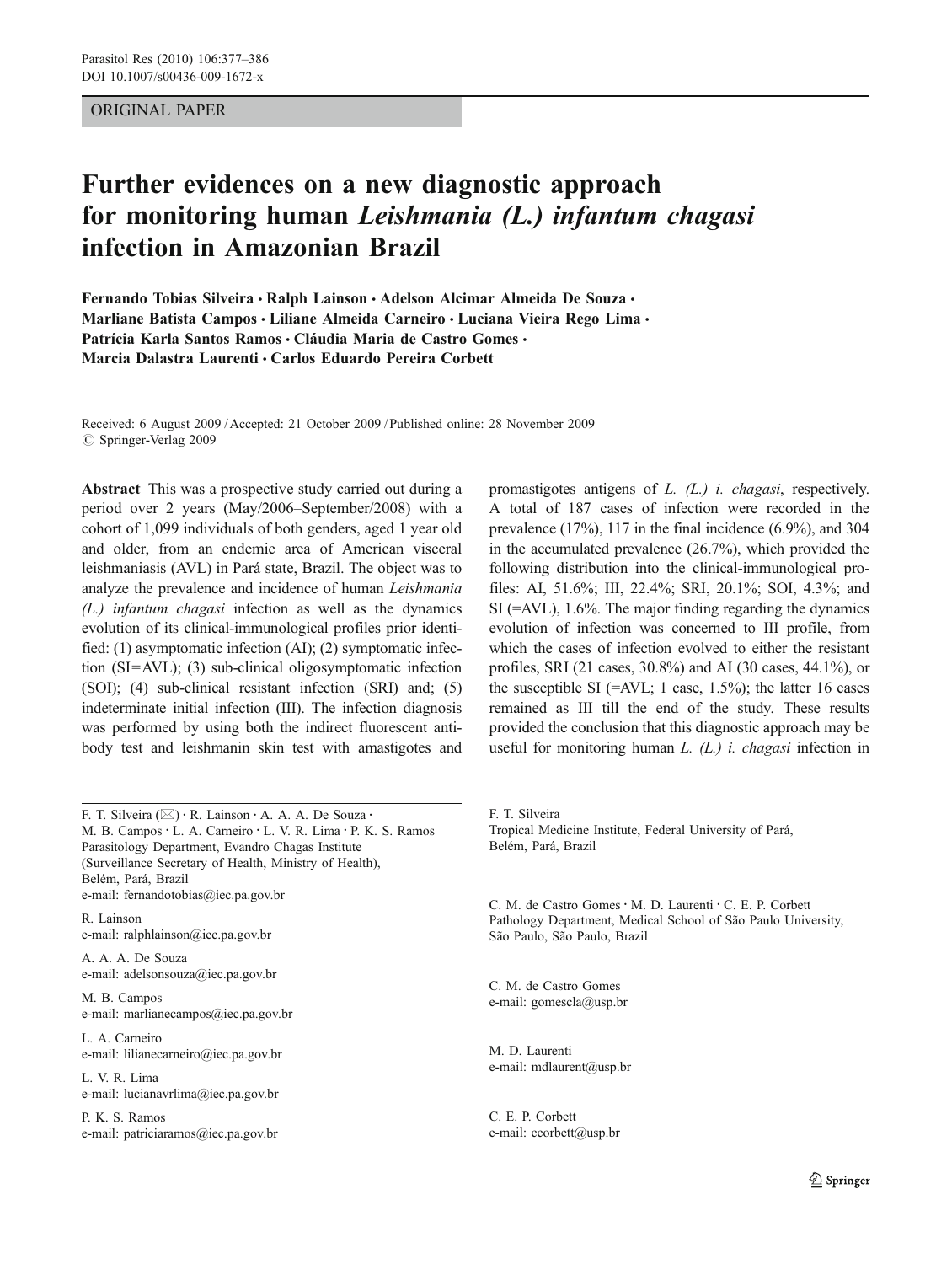endemic area and preventing the high morbidity of severe AVL cases.

#### Introduction

Recently, the interaction between Leishmania (L.) infantum chagasi (Lainson and Rangel [2005\)](#page-8-0) or Leishmania chagasi (Cunha and Chagas 1937), the etiological agent of American visceral leishmaniasis (AVL), and the human immune response has received reasonable attention in viewing of its importance regarding the clinical and immunological spectrum that may result from this interaction. In this way, a better understanding on the repertory of immune responses which can give rise to this clinicalimmunological spectrum of human L. (L.) i. chagasi infection is also of interest. Taking these considerations into account, it has been suggested that the clinical spectrum may range from an asymptomatic stage of infection in resistant individuals, which have an efficient T-cell immune response (delayed-type hypersensitivity, lymphocyte proliferation, and high interferon-gamma response) towards to a symptomatic stage in susceptible ones, in which a specific immune-suppression of these T-cell responses may lead to classic AVL (Holaday et al. [1993;](#page-8-0) Vinhas et al. [1994](#page-9-0)). Nevertheless, between these two polar stages of infection, there are some individuals showing an intermediary immune-genetic profile which has been considered as a sub-clinical oligosymptomatic stage, in which the clinical and immunological features have not yet clearly defined (Pearson and Souza [1996;](#page-8-0) Costa et al. [1999\)](#page-8-0).

In Brazil, although some studies have been carried out with the aim of a better understanding on the clinicalimmunological spectrum of human  $L$ .  $(L)$  i. chagasi infection, these investigations have, unfortunately, been based either on the specific antibody response, or on the delayed-type hypersensitivity response of infected individuals, which has raised some difficulties concerning a complete view of the immune response against infection (Badaró et al. [1986a](#page-8-0); Gama et al. [2004](#page-8-0); Jeronimo et al. [2000\)](#page-8-0). In other words, these studies have generally used either a serological, such as the enzyme-linked immunosorbent assay, or a T-cell method, like the leishmanin skin test (LST), for diagnosing active  $L$ .  $(L)$  *i. chagasi* infection, which has underestimated the possibility that some infected individuals living in endemic areas can express both immune responses, the humoral and T-cell responses, against infection.

Recently, however, we have shown the capacity of both indirect fluorescent antibody test (IFAT) and LST for diagnosing human  $L$ . ( $L$ .) *i. chagasi* infection in AVLendemic area (Silveira et al. [2009a\)](#page-9-0). This diagnostic approach was based in a high specificity of  $L$ .  $(L)$  i. chagasi

antigens used for IFAT (amastigotes) and LST (promastigotes), which also provided the identification of the largest clinical-immunological spectrum of human L. (L.) i. chagasi infection in Amazonian Brazil, consisted in the following profiles of infection: (1) asymptomatic infection (AI), (2) symptomatic infection (SI=AVL), (3) sub-clinical oligosymptomatic infection (SOI), (4) sub-clinical resistant infection (SRI) and, (5) indeterminate initial infection (III) (Crescente et al. [2009\)](#page-8-0).

Regarding the above findings, we considered of interest to present further evidences on this diagnostic approach for monitoring human L. (L.) *i. chagasi* infection, which resulted from a prospective study over a 2-year period realized in AVL-endemic area in Cametá municipality, Pará state, Brazil; it reinforced the efficacy of this diagnostic approach, mainly for diagnosing the clinical-immunological profile III, which consists in early asymptomatic cases of infection but with potential for developing active AVL. The relevance in diagnosing early cases of infection for preventing the high morbidity of severe AVL cases is discussed here.

### Materials and methods

#### Study area and population

This study was carried out in four small villages (Ajó, Vacaria, Vacajó, and Enseada) in Cametá municipality (01°56′S:54°45′W), northeastern Pará state, Brazil, which is situated on the border of the river Tocantins (Fig. [1](#page-2-0)). The climate is typically equatorial, with an average temperature of 28°C and high humidity. The annual rainfall in the region is of 2.500 mm or more, with the period from January to June forming the principal rainy season. Following extensive destruction of the primary forest, the area now consists mainly of plantations, with occasional patches of developing secondary forest. Approximately 70% of the inhabitants occupy wooden houses in the nonflood land, which is surrounded by a secondary forest, while the rest lives in the "várzea", an area of low vegetation which is flooded twice daily by waters of the river Tocantins. Thus, the climate and environment conditions of this area are very similar to those found in Barcarena municipality, Pará state, at about 150 km distant from this study area in Cametá municipality, where we have prior studied the transmission dynamics of human L. (L.) i. chagasi infection (Silveira et al. [2009a\)](#page-9-0).

The population enrolled in this study consisted in a cohort of 1,099 individuals (92.2% of total population), being 596 males and 503 females aged between one (min.) to 84 (max.) years old, with a median age of 24.4 years old,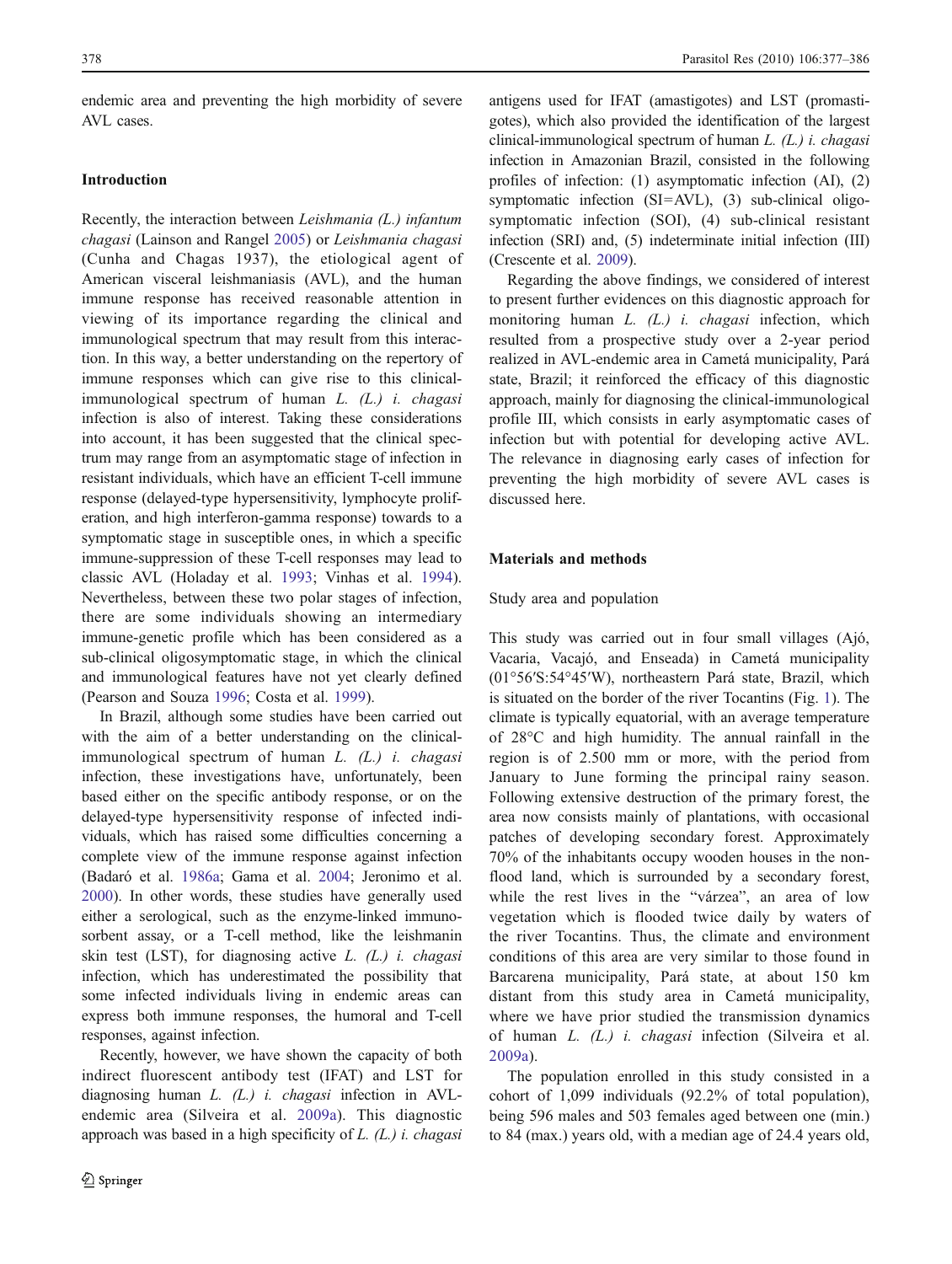<span id="page-2-0"></span>

Fig. 1 Geographic localization of Cametá municipality, Pará state, Amazonian Brazil

characterizing to be a relatively younger population. When the study began, the number of inhabitants in the area was estimated to be 1,192 (Instituto Brasileiro de Geografia e Estatística [2004\)](#page-8-0).

## Study design

Regarding that the present study had been performed to analyse the prevalence and incidence of human L. (L.) i. chagasi infection as well as the dynamics evolution of its clinical-immunological profiles of infection, it was necessary to design a prospective study to follow-up a cohort (1,099 individuals) during a period of over 2 years (May/ 2006–September/2008). Thus, the IFAT and LST were chronologically used at the same time points in the prevalence and incidence surveys; i.e., for all individuals previously selected for the prevalence and, for the following two incidences, at 12 and 24 months, these tests were only performed on those individuals that were negative either in the prevalence or in prior incidence surveys. In this way, in cases of reactivity by LST alone, which represents a genetic characteristic of immunological resistance to infection (Jeronimo et al. [2007](#page-8-0)), these individuals were removed from subsequent LST surveys, similar to that proposed in a longitudinal study in Sudan (Zijlstra et al. [1994](#page-9-0)). Moreover, in cases revealing reactivity for both tests, the individuals were tested only by IFAT. Finally, in cases of reactivity by IFAT alone which, in contrary to LST, represents an immunological status of susceptibility to infection, the individuals remained under investigation by both tests, with the aim of analyzing the evolution of both immune responses. For a number of different reasons, such as holidays or travel, a loss of almost 5% (54) individuals) of original sample occurred over the 2-year follow-up period. In addition, the total population was also divided into three age groups;  $1-10$ ,  $11-20$ , and  $\geq 21$  years old, consisting of 303, 252, and 544 individuals, respectively, with the aim of analyzing the age distribution of infection.

Clinical evaluation of infected individuals

All individuals presenting any type of immune reaction, either by LST and/or by IFAT, were clinically examined (a physical examination) in order to identify any signs and/or symptoms that could be recognized as classical features of AVL, as well as those symptoms (fever, asthenia, pallor, and slight hepatomegaly or spleenomegaly) prior associated to sub-clinical oligosymptomatic infection (Crescente et al. [2009](#page-8-0)); only cases with typical features of AVL received conventional antimony therapy, as recommended by the Brazilian AVL control program (Brasil [2003\)](#page-8-0). The subclinical oligosymptomatic cases were, in principle, only followed-up during 2- to 3-month period to confirm their spontaneously clinical resolution, which has also been observed in a prospective study carried out in Maranhão state, Brazil (Gama et al. [2004\)](#page-8-0).

Criteria for identification of human infection

Regarding that IFAT evidences, humoral response (susceptibility) and LST T-cell response (resistance; Awasthi et al. [2004](#page-8-0)), the definition of human  $L$ . ( $L$ .) *i. chagasi* infection case was assumed to be the reactivity to either one or both immunological tests. However, considering that human "HIV" co-infection could interfere with this diagnostic approach, it is important to state that up to the onset of the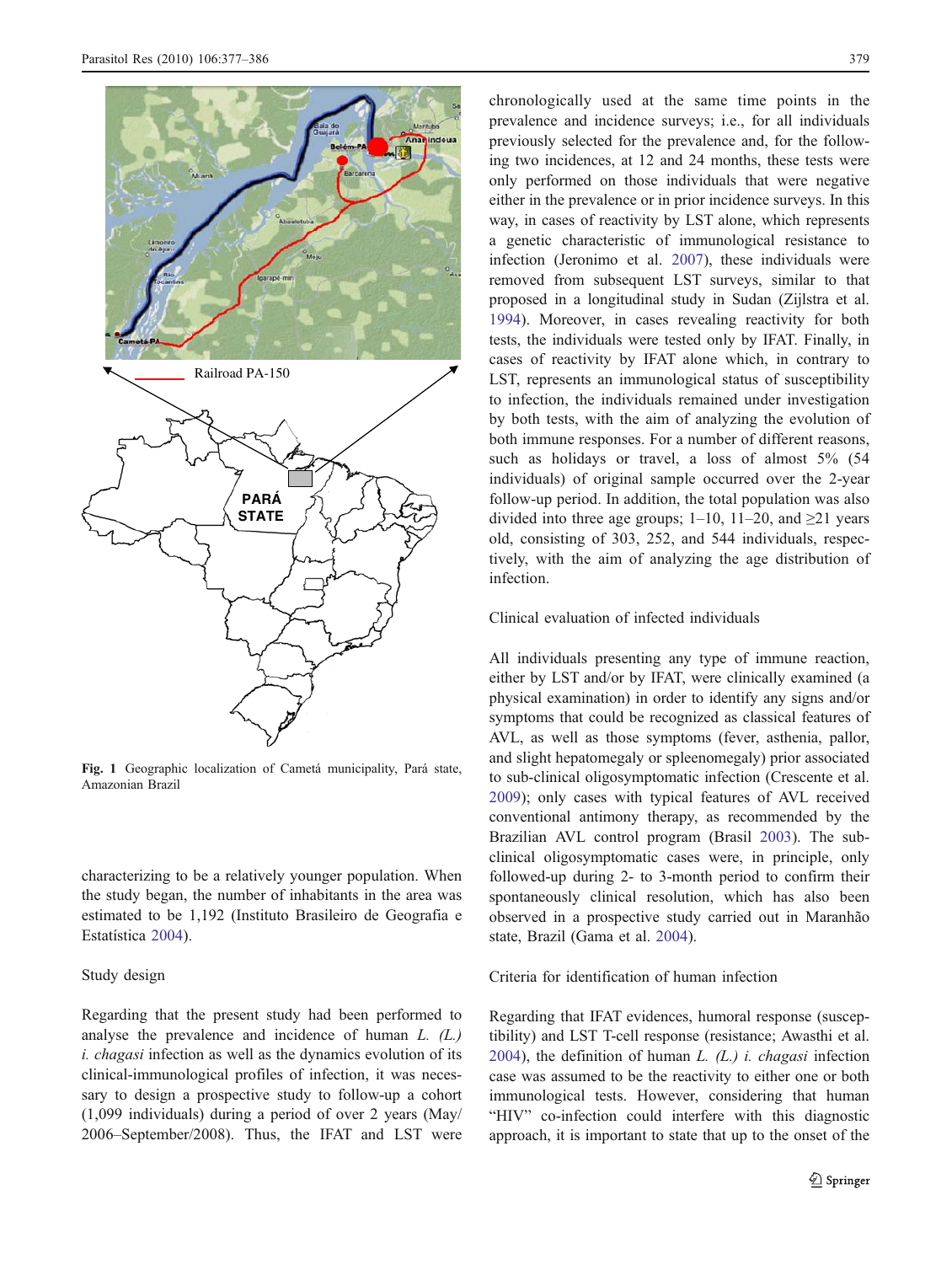<span id="page-3-0"></span>study, no case of human "HIV" infection had been recorded in the study area by the Health Care Secretary of Cametá municipality.

Moreover, considering the importance in revealing the specificity of IFAT and LST, a scale of semi-quantitative results was used with scores varying from  $+$  to  $+++$ , as follows: for IFAT, serological titers (IgG) with 80–160 and  $320-640$  received + and ++ and those with  $1,280-2,560$ and  $5,120-10,240$ ,  $++$  and  $++$ , respectively. For LST, exacerbated skin reactions  $(≥16$  mm) were regarded as  $+++$ , strongly positive (13–15 mm) as  $++$ , moderately positive  $(9-12 \text{ mm})$  as  $++$ , and weakly positive  $(5-8 \text{ mm})$ as + (Silveira et al. [2009a](#page-9-0)). Thus, it was assumed that serological reactions with 80 (IgG) titer and skin reactions forming indurations with ≥5 mm in diameter were regarded as positive cut-off for IFAT and LST, respectively (Lima et al. [2003](#page-8-0); Silveira et al. [1991](#page-8-0), [1998\)](#page-9-0). In addition, combining the clinical status of infected individuals with this semiquantitative scale of scores for LST and IFAT, it was possible to identify the following clinical-immunological profiles of infection: (1) AI (LST+/++++ and IFAT-), (2) SI=AVL, and (3) SOI with the same immune profile (LST− and IFAT+++/++++), (4) SRI (LST+/++++ and IFAT+/++), and (5) III (LST− and IFAT+/++; Crescente et al. [2009\)](#page-8-0).

#### Immunological tests procedures

The proceedings for LST and IFAT were the same as those prior described (Crescente et al. [2009](#page-8-0); Silveira et al. [2009a](#page-9-0)).

#### Data analysis

The data obtained were analyzed by Bio-Estat 4.0 software (Ayres et al. [2004](#page-8-0)) and the  $X^2$  and binomial tests were used to determine the significance of differences between the clinical-immunological profiles of infection with a confidence interval of 95% ( $p$  value <0.05).

#### Results

Distribution of clinical-immunological profiles of human L. (L.) i. chagasi infection regarding the prevalence

The actual prevalence of infection was 17% (187 cases/ 1,099 individuals), which means 90 cases of infection diagnosed only by LST (AI profile), 54 by IFAT (SI profile, four; SOI profile, nine; and III profile, 41), and 43 by both LST and IFAT (SRI profile). The distribution of clinicalimmunological profiles revealed a greater  $(p<0.05)$  frequency of AI profile (48.1%) over other profiles; SRI (23%), III (22%), SOI (4.8%), and SI=AVL (2.1%; Table 1), and showed that frequencies of SRI and III profiles were also higher  $(p<0.05)$  than those of SOI and SI, although there were no differences  $(p>0.05)$  between the frequencies of SRI versus III, and SOI versus SI profiles. These results have also shown that within the prevalence survey, the great majority (93%/174) of infected individuals was asymptomatic (AI, SRI, and III profiles).

Distribution of clinical-immunological profiles of human  $L. (L.)$  *i. chagasi* infection regarding the incidences

The first incidence (12 months) of infection was 7.2% (64 new cases/892 non-infected individuals from the prevalence), which represented 28 cases of infection diagnosed only by LST (AI profile), 21 by IFAT (SOI profile, four and III profile, 17), and 15 by both LST and IFAT (SRI profile). The distribution of these profiles revealed again a greater  $(p<0.05)$  frequency of AI profile  $(43.7%)$  over other profiles; III (26.6%), SRI (23.4%), and SOI (6.3%; Table 1).

**Table 1** Frequency rates of clinical-immunological profiles of human L.  $(L)$  i. chagasi-infection in the prevalence, incidence, accumulated prevalence and final evolution of infection in Cametá municipality, Pará state, Amazonian Brazil

| Surveys                                        | Clinical-immunological profiles |           |                   |            |             |  |  |  |
|------------------------------------------------|---------------------------------|-----------|-------------------|------------|-------------|--|--|--|
|                                                | Number $(\%)$                   |           |                   |            |             |  |  |  |
|                                                | AI                              | <b>SI</b> | <b>SOI</b>        | <b>SRI</b> | Ш           |  |  |  |
| Prevalence $(n=187 \text{ cases})$             | 90(48.1)                        | 4(2.1)    | 9(4.8)            | 43(23.0)   | 41 $(22.0)$ |  |  |  |
| Incidence (12 months) $(n=64 \text{ cases})$   | 28(43.7)                        | —         | 4(6.3)            | 15(23.4)   | 17(26.6)    |  |  |  |
| Incidence (24 months) $(n=53 \text{ cases})$   | 39(73.6)                        | 1(1.8)    | $\qquad \qquad -$ | 3(5.7)     | 10(18.9)    |  |  |  |
| Final incidence $(n=117 \text{ cases})$        | 67(57.3)                        | 1(0.8)    | 4(3.4)            | 18 (15.4)  | 27(23.1)    |  |  |  |
| Accumulated prevalence $(n=304 \text{ cases})$ | 157(51.6)                       | 5(1.6)    | 13(4.3)           | 61(20.1)   | 68 (22.4)   |  |  |  |
| Final evolution $(n=304 \text{ cases})$        | 238 (78.3)                      | 1(0.3)    | 3(1.0)            | 46(15.1)   | 16(5.3)     |  |  |  |

AI asymptomatic infection, SI symptomatic infection (AVL), SOI sub-clinical oligosymptomatic infection, SRI sub-clinical resistant infection, and III Indeterminate initial infection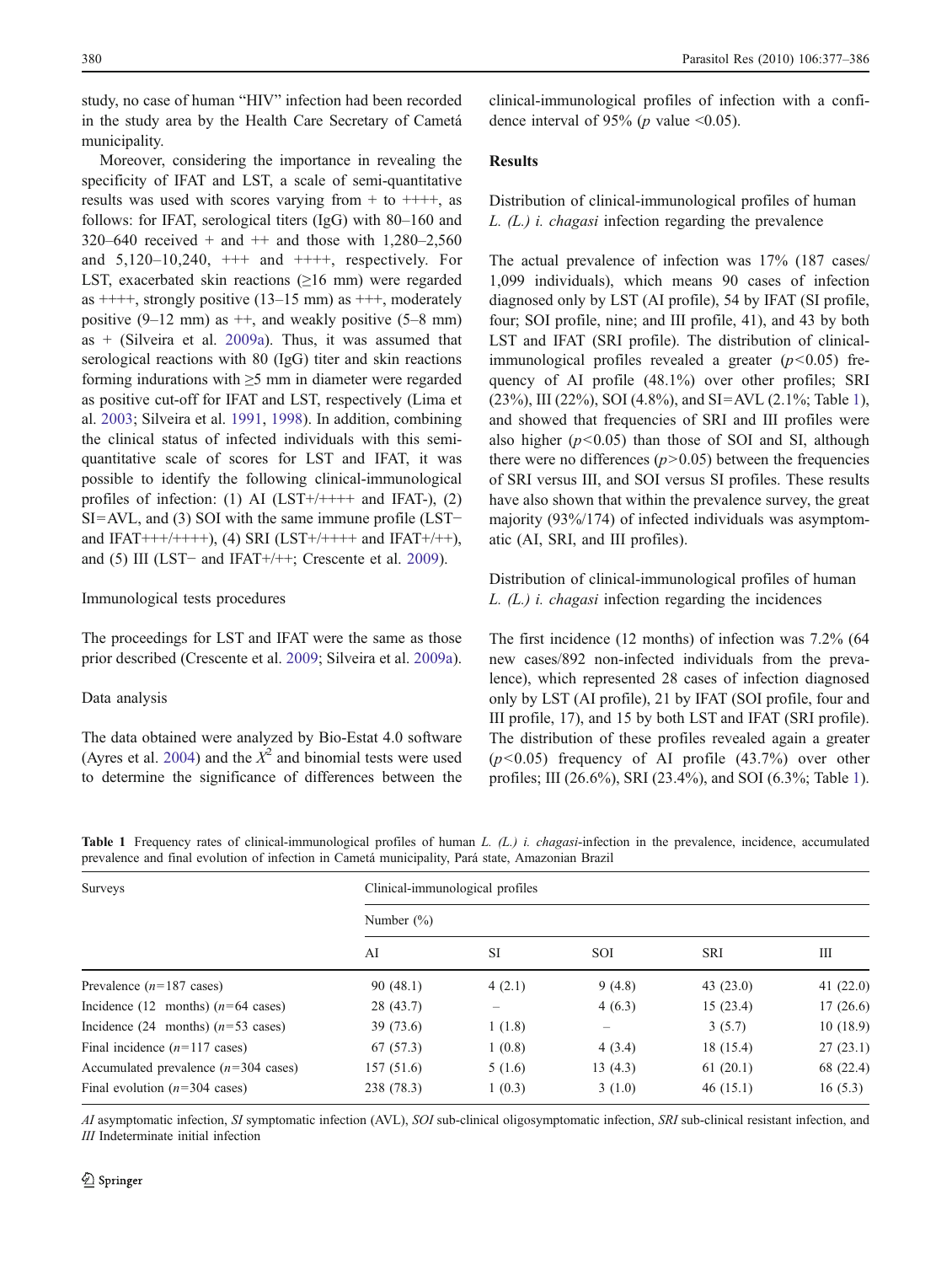There was no case of SI profile (=AVL) amongst new cases of infection within the first year of study. These findings have also shown that frequencies of III and SRI profiles were higher  $(p<0.05)$  than that of SOI profile, although there was no difference  $(p>0.05)$  between the frequencies of III versus SRI profiles  $(p>0.05)$ .

The second incidence (24 months) of infection was 6.6% (53 new cases/763 non-infected individuals from prior incidence); this also represented 39 cases of infection diagnosed only by LST (AI profile), 11 by IFAT (SI profile, one and III profile, ten), and three by both LST and IFAT (SRI profile). The distribution of these profiles showed again a greater  $(p<0.05)$  frequency of AI profile (73.6%) over other profiles; III (18.9%), SRI (5.7%), and SI (1.8%; Table [1\)](#page-3-0). Thus, there was no case of SOI profile amongst new cases of infection within the second year of study. These findings have also shown that frequency of III profile (18.9%) was higher ( $p$ <0.05) than those of SRI (5.7%) and SI (1.8%), and finally, that frequency of SRI profile was also higher ( $p$ <0.05) than that of SI.

In summary, these surveys have recorded a final incidence of 6.9% for both two years period with 117 new cases of infection which were classified in a decreasing order, as follows: AI profile recorded the greatest  $(p<0.05)$  frequency (57.3%), followed by III (23.1%), SRI (15.4%), SOI (3.4%), and SI=AVL (0.8%; Table [1](#page-3-0)). Thus, these results have shown again that the great majority (95.7%/112) of infected individuals in the incidence surveys were also asymptomatic (AI, III, and SRI profiles).

Distribution of clinical-immunological profiles of human L. (L.) i. chagasi infection regarding the accumulated prevalence

Following these three surveys (prevalence and two incidences), a total of 304 cases of human  $L$ . ( $L$ .) *i. chagasi* infection were recorded with an accumulated prevalence of 27.6%; AI profile was the most frequent (51.6%), followed by III (22.4%), SRI (20.1%), SOI (4.3%), and SI=AVL  $(1.6\%)$  $(1.6\%)$  $(1.6\%)$  profiles (Table 1).

Age distribution of clinical-immunological profiles of human  $L$ .  $(L)$  *i. chagasi* infection within the prevalence and incidence surveys

Regarding the prevalence (187 cases), it was noted that within the  $1-10$ -year age group (23%/43 cases) there was no difference  $(p>0.05)$  amongst the frequencies of AI (30.2%/13), SRI (30.2%/13), and III (25.6%/11) profiles, which were higher ( $p$ <0.05) than those of SI (9.3%/4) and SOI (4.7%/2) profiles. Besides this, it was also observed that within the  $11-20$ -year age group  $(23.5\%/44 \text{ cases})$ , there was no difference  $(p>0.05)$  between the frequencies of AI  $(47.7\%/21)$  and III  $(34.1\%/15)$  profiles, which were higher  $(p<0.05)$  than those of SRI (13.6%/6) and SOI  $(4.6\%/2)$  profiles. At last, within the  $\geq 21$ -year age group (53.5%/100 cases), it was noted that the frequency of AI profile (56%/56) was higher ( $p$ <0.05) than those of other profiles; SRI (24%/24), III (15%/15), and SOI (5%/5).

With regards to the incidence (117 cases), it was observed that most cases were recorded within the two smallest age groups; (1) in the 1–10-year age group  $(43.6\%/51 \text{ cases})$  the AI profile presented a higher ( $p$ <0.05) frequency (58.8%/ 30 cases) than those of III (27.5%/14 cases), SRI (5.9%/ 3 cases), SOI (5.9%/3 cases), and SI=AVL (1.9%/1 case) profiles; (2) in the 11–20-year age group (37.6%/44 cases) the AI profile showed again a higher frequency (68.2%/ 30 cases) than those of SRI (18.2%/8 cases) and III (13.6%/ 6 cases) profiles.

## Dynamics evolution of clinical-immunological profiles of human  $L.$  ( $L.$ ) i. chagasi infection

The dynamics evolution of infection was based in the clinical-immunological profiles recorded in all three surveys, but only those from the prevalence and first incidence (12 months) were really follow-up, once those from the second incidence (24 months) could not be follow-up. Thus, regarding III profile  $(IFAT+/++$  and  $LST-)$  as the earliest stage of infection, it was observed that amongst 68 (22.4%) cases recorded (41 in the prevalence and 27 in the incidence),  $21$  (30.9%) evolved to SRI profile,  $30$  (44.1%) to AI, one  $(1.5\%)$  to SI (=AVL) and, 16 (23.5%) have conserved their original profile till the end of study. With regards to 61 cases (20.1%) of SRI profile (IFAT+/++ and LST+/++++), 43 in the prevalence and 18 in the incidence, it was noted that 47 (77%) changed to AI profile and, 14 (23%) have maintained their original profile; however, considering that 21 cases from III, eight from SOI, and three from SI (=AVL cases successful treated) profiles have also evolved to SRI profile, this provided a final evolution rate of infection of 15.1% (46 cases) to SRI profile. In relation to SOI profile (IFAT+++/++++ and LST−), which recorded 13 (4.3%) cases of infection (nine in the prevalence and four in the incidence), it was observed that eight (61.5%) cases developed to SRI, two (15.4%) to AI, and three (23.1%) have kept their original profile. Moreover, amongst five  $(1.6\%)$  AVL (SI profile) cases (IFAT+++/++++ and LST−), four in the prevalence and one in the incidence, the antimony treatment carried out three (60%) cases to SRI profile, one (20%) to AI, and the last one (20%) although has retained its original immune response has also became clinically asymptomatic. Finally, with regards to 157 (51.6%) cases of AI profile (LST+/++++ and IFAT−), 90 in the prevalence and 67 in the incidence, it was noted that even these cases did not change their clinical status once they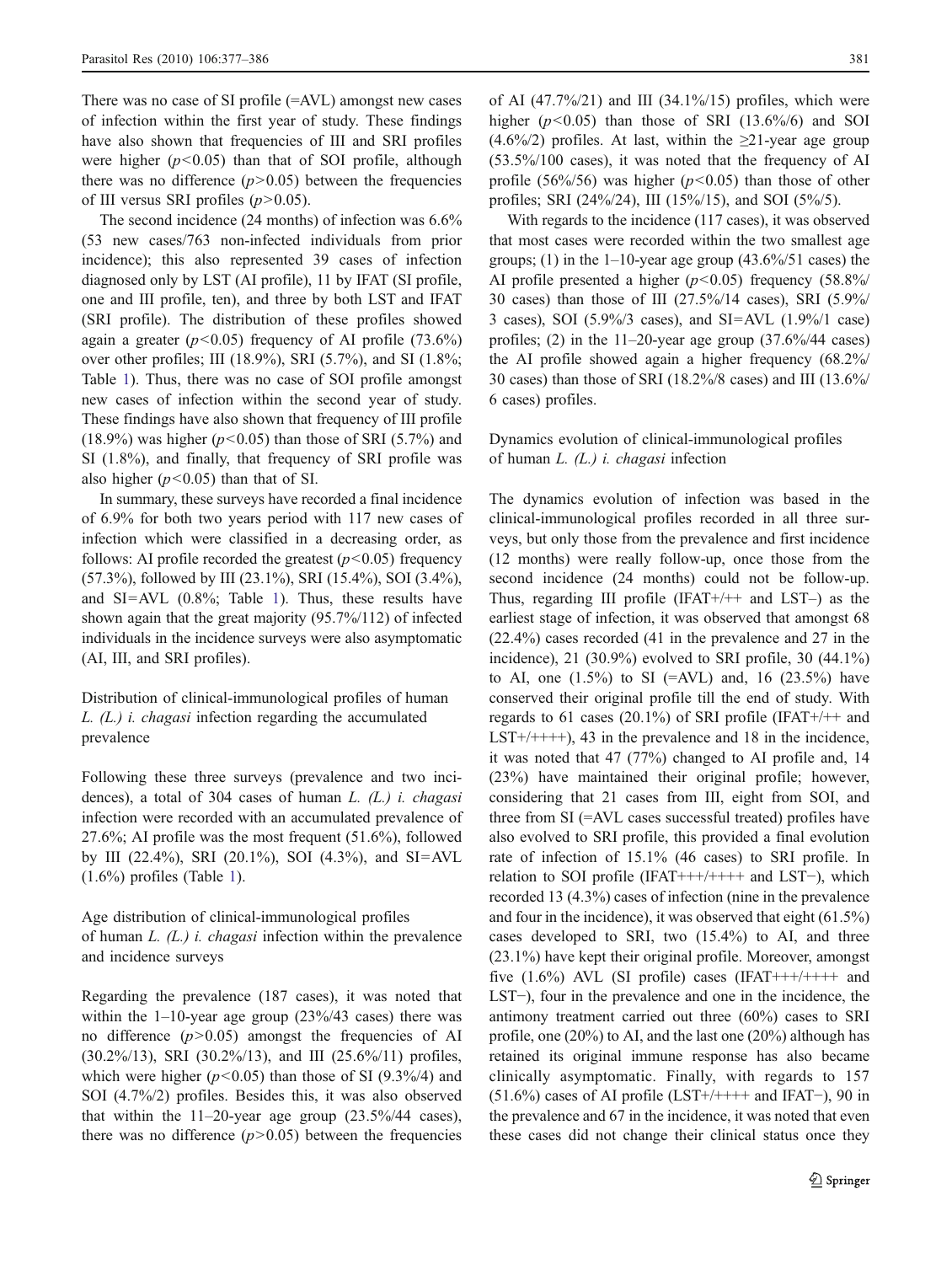represent the resistant immunological pole of infection, they also increased more 30 cases came from III, 47 from SRI, two from SOI, and one from SI (=AVL) profiles; thus, providing to AI profile a final evolution rate of infection of 78.3% (238 cases).

In summary, the AI profile was the unique profile which was benefited with the dynamics evolution of infection, evolving from 51.6% in the accumulated prevalence to 78.3% in the final evolution of infection. The other profiles have only decreased their frequency rates following the evolution of infection, as follows: SI (=AVL) from 1.6% to 0.3%, SOI from 4.3% to 1%, SRI from 20.1% to 15.1%, and principally, III from 22.4% to 5.3% (Tables [1](#page-3-0) and 2).

At last, it is important to emphasize that throughout the study period there was not detected none case of cutaneous leishmaniasis amongst the individuals reacting either by LST and/or by IFAT, which reinforced the specificity of these immunological tests for diagnosing human  $L$ . ( $L$ .)  $i$ . chagasi infection. At the same time, there was no recorded none case of "HIV" infection amongst the individuals resident in this community.

#### **Discussion**

Initially, it should be highlighted the importance of AI profile in the context of this clinical-immunological spectrum of human  $L$ . ( $L$ .) *i. chagasi* infection once these results have clearly demonstrated that AI profile was the most frequent in all surveys analyzed, specially in the accumulated prevalence where it had 51.6% of infection, followed by III (22.4%), SRI (20.1%), SOI (4.3%) and, SI= AVL (1.6%) profiles. Thus, it is reasonable to assume that its high frequency might be the result of the small period of time developing between the initial stage of infection (III profile) and its final stage (AI profile), indicating that most III cases present a brief IgG antibody response (IFAT+/++) followed by rapid positive LST conversion (SRI profile),

and finally, negative IFAT conversion (AI profile). This finding had prior been studied in AVL endemic area in Barcarena municipality, Pará state, at about 150 km distant from this study area in Cametá municipality, where AI profile corresponded to 73.2% of cases in the accumulated prevalence of infection (Silveira et al. [2009b\)](#page-9-0). In this way, as T-cell hypersensitivity has been considered a genetic expression of T-cell immune response against human L. (L.) *i. chagasi* infection (Jeronimo et al. [2007\)](#page-8-0), the present results have confirmed that the great majority of infected individuals in endemic area (final evolution of AI profile was 78.3%) are immune-genetic resistant against to infection. In addition, regarding that SRI profile (final evolution 15.1%) seems to represent a developing stage towards to the resistant AI profile, this rate can reach to 90% of all infection in endemic area.

With regards to SRI profile, which has been recognized as a new stage of infection in this diagnostic approach, its performance was similar to that found in previous study (Silveira et al. [2009b](#page-9-0)), with 23% in the prevalence and 15.4% in the final evolution of infection, suggesting to be more frequent amongst older cases of infection and with high possibility for developing towards to the resistant immunological pole of infection (AI profile). In this way, it was shown in the present study that 47 (77%) amongst 61 SRI cases have negatively converted the IFAT− and kept their T-cell hypersensitivity (LST+/++++ and IFAT−), assuming then the status of AI profile. Thus, as T-cell hypersensitivity expression is genetic controlled, it might be expected that just following a new case of infection (III profile) had converted its T-cell hypersensitivity (SRI profile), it will certainly develop to the resistant immunological pole of infection (AI profile). This is the reason we have not regarded SRI cases as a major target to follow-up in AVL control programs.

In relation to III profile, which has been regarded as the earliest stage of infection in this diagnostic approach, it was interesting to record its regular distribution in all surveys of

| <b>Table 2</b> Age distribution of<br>clinical-immunological profiles<br>of human $L$ . $(L)$ <i>i. chagasi</i> -<br>infection in the prevalence and<br>incidence surveys in Cametá<br>municipality, Pará state,<br>Amazonian Brazil<br>AI asymptomatic infection, SI<br>symptomatic infection (AVL),<br>SOI sub-clinical oligosympto-<br>matic infection, <i>SRI</i> sub-clinical<br>resistant infection, and III<br>indeterminate initial infection<br><sup>a</sup> Age groups (years old) | <b>Surveys</b>                     | Number $(\%)$ | Clinical-immunological profiles<br>Number $(\% )$ |           |            |            |          |  |  |  |
|----------------------------------------------------------------------------------------------------------------------------------------------------------------------------------------------------------------------------------------------------------------------------------------------------------------------------------------------------------------------------------------------------------------------------------------------------------------------------------------------|------------------------------------|---------------|---------------------------------------------------|-----------|------------|------------|----------|--|--|--|
|                                                                                                                                                                                                                                                                                                                                                                                                                                                                                              |                                    |               |                                                   |           |            |            |          |  |  |  |
|                                                                                                                                                                                                                                                                                                                                                                                                                                                                                              |                                    |               | AI                                                | <b>SI</b> | <b>SOI</b> | <b>SRI</b> | Ш        |  |  |  |
|                                                                                                                                                                                                                                                                                                                                                                                                                                                                                              | Prevalence $(n=187 \text{ cases})$ |               |                                                   |           |            |            |          |  |  |  |
|                                                                                                                                                                                                                                                                                                                                                                                                                                                                                              | $1 - 10^a$                         | 43(23.0)      | 13(30.2)                                          | 4(9.3)    | 2(4.7)     | 13(30.2)   | 11(25.6) |  |  |  |
|                                                                                                                                                                                                                                                                                                                                                                                                                                                                                              | $11 - 20$                          | 44 $(23.5)$   | 21(47.7)                                          |           | 2(4.6)     | 6(13.6)    | 15(34.1) |  |  |  |
|                                                                                                                                                                                                                                                                                                                                                                                                                                                                                              | $\geq$ 21                          | 100(53.5)     | 56 (56.0)                                         |           | 5(5.0)     | 24(24.0)   | 15(15.0) |  |  |  |
|                                                                                                                                                                                                                                                                                                                                                                                                                                                                                              | Incidence $(n=117 \text{ cases})$  |               |                                                   |           |            |            |          |  |  |  |
|                                                                                                                                                                                                                                                                                                                                                                                                                                                                                              | $1 - 10$                           | 51 (43.6)     | 30(58.8)                                          | 1(1.9)    | 3(5.9)     | 3(5.9)     | 14(27.5) |  |  |  |
|                                                                                                                                                                                                                                                                                                                                                                                                                                                                                              | $11 - 20$                          | 44 (37.6)     | 30(68.2)                                          |           |            | 8(18.2)    | 6 (13.6) |  |  |  |
|                                                                                                                                                                                                                                                                                                                                                                                                                                                                                              | $\geq$ 21                          | 22(18.8)      | 7(31.8)                                           |           | 1(4.6)     | 7(31.8)    | 7(31.8)  |  |  |  |

 $\underline{\textcircled{\tiny 2}}$  Springer

mu Am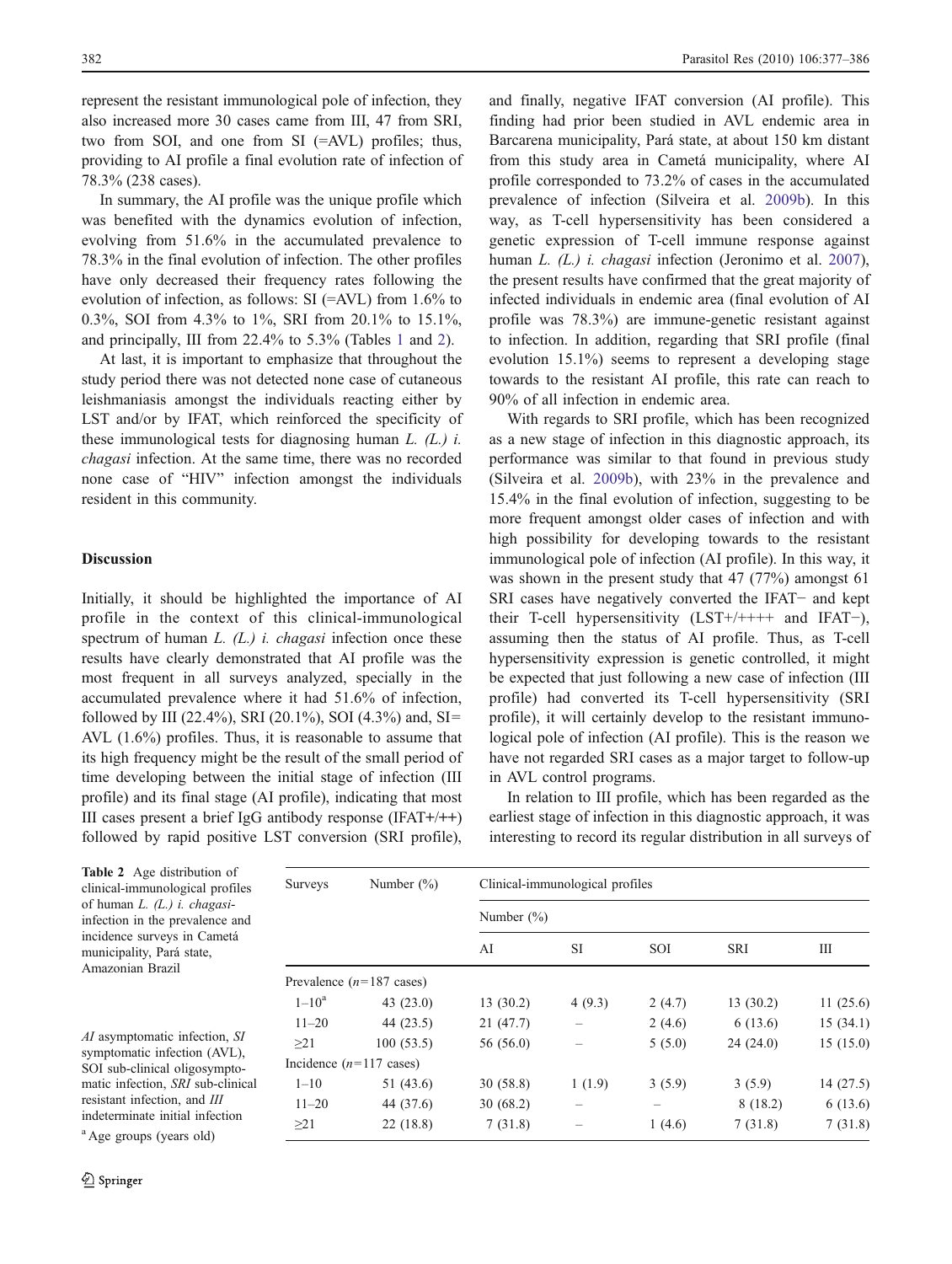the present study, with 22% in the prevalence, 26.6% in the first incidence (12 months), 18.9% in the second incidence (24 months), 22.4% in the accumulated prevalence and, 23.1% in the final incidence, which might be reflecting an expressive regularity of the infection transmission in the endemic area of Cametá municipality, where the prevalence of infection (17%) was, coincidently, higher than that (12.6%) in prior study in Barcarena municipality (Silveira et al. [2009a](#page-9-0)). Besides this, regarding that final incidence of III profile was 23.1%, it is expected that about 2–3% of cases should require clinical follow-up in the endemic area once they have high potential for developing to the susceptible clinical forms of infection, i.e., SOI or SI (=AVL) profiles. Thus, these findings should be taking into account when developing AVL control programs.

The SOI and SI (=AVL) profiles have presented the smallest frequencies in all time-point surveys of this study, although SOI has shown an accumulated prevalence (4.3%) almost three times higher than that (1.6%) of SI. However, as similar to that found in the first study in Barcarena municipality (Silveira et al. [2009b\)](#page-9-0), both profiles have shown an accumulated prevalence of only 5.9% of total cases of infection in endemic area of Amazonian Brazil, which differs from the northeaster region of this country; i.e., in Bahia state, for example, the sub-clinical oligosymptomatic form (=SOI profile) was recorded in 60% of 86 infected children below fifteen years old (Badaró et al. [1986b\)](#page-8-0) and, in Maranhão state, the same clinical form was diagnosed in 17.4% of 189 children into the same age group (Gama et al. [2004\)](#page-8-0). It should be highlighted, however, that in these two studies the diagnosis of disease was realized in children below fifteen years old, which might be providing to these children a greater susceptibility to develop symptomatic infection.

When distribution of clinical-immunological profiles was regarded by age, it was again demonstrated that AI profile was the most frequent in almost all age groups analyzed (1–10, 11–20, and  $\geq$ 21 years age groups), either in the prevalence or in the incidence, with exception in case of the 1–10 years age group in the prevalence whose frequency (30.2%) was the same to that of SRI profile and, also, in case of the  $\geq$ 21 years age group in the incidence whose frequency (31.8%) was also the same to those of SRI and III profiles. Thus, these results have provided to AI profile the status of the most frequent in all different age groups in both prevalence and incidence surveys.

On the other hand, when the frequency of infection was compared within the same clinical-immunological profile, the following findings deserve to be commented: (1) while in the prevalence there was an accumulative effect of AI profile with age, which may be interpreted as clear evidence that T-cell hypersensitivity increases with age (Pampiglione et al. [1975;](#page-8-0) Badaró et al. [1986a;](#page-8-0) Ali and Ashford [1993](#page-8-0); Davies and Mazloumi Gavgani [1999\)](#page-8-0), this, in fact, only reflects that older individuals  $(\geq 21)$  years old) have had a more exposure time to infection than younger people  $(1-10$ and 11–20 years old); in the incidence, however, there was a decreasing effect of AI profile with age, which showed an important reduction of infection from the smallest age groups (1–10 and 11–20 years old with 30/44.8% cases each age group) towards to the older age group  $(\geq 21)$  years old with 7/10.4% cases), indicating that amongst the new cases of infection AI profile was principally represented by young children and adolescents; (2) all four AVL cases (SI profile) were recorded within the smallest age group (1– 10 years old), confirming that AVL is typical of young children; (3) in SOI profile was found a similar distribution of cases amongst the different age groups, with 53.8% in the smallest age groups (1–10 and 11–20 years old) and 46.2% in the older age group ( $\geq$ 21 years old), which differs from the results found in prior study in Barcarena municipality where the mean age of SOI cases was 33 years old (Silveira et al. [2009b](#page-9-0)); (4) in SRI profile was observed in the prevalence a higher concentration of cases within the  $\geq$ 21 years age group (55.8%) in relation to that found within the  $1-10$  and  $11-20$  years age groups  $(44.2\%$  both), suggesting a higher presence of SRI profile amongst the individuals with older infection; however, in the incidence it was observed, in contrary, a higher concentration of cases within the  $1-10$  and  $11-20$  age groups  $(61.1\%)$  in relation to that found within the  $\geq$ 21-year age group (38.9%), which might be indicating a higher transmission of infection amongst younger individuals; (5) at last, it was shown in the incidence that III profile have had a higher concentration of cases within the  $1-10$  and  $11-20$  years age groups  $(74%)$ over that recorded within the  $\geq 21$  years age group (26%), suggesting again that transmission of  $L$ .  $(L)$  i. *chagasi* to man is principally intra-domiciliary or peridomestic, where children and adolescents are particularly vulnerable (Lainson and Rangel [2003,](#page-8-0) [2005;](#page-8-0) Lainson and Shaw [2005;](#page-8-0) Silveira et al. [1997](#page-9-0)).

Regarding the dynamics evolution of infection, it should be emphasized the relevance of III profile in the context of this diagnostic approach due to its pivotal role in supplying other profiles of infection. In this way, it was shown that amongst 68 III cases recorded during this study 30 (44.1%) have evolved to AI and 21 (30.8%) to SRI profiles, which means almost 75% (74.9%) of III cases with evolution to the resistant immunological pole of infection strongly characterized by T-cell hypersensitivity. Besides these, one case (1.5%) had evolution to the susceptible immunological pole of infection (SI profile=AVL) and, 16 (23.5%) had not changed their original profile till the end of study. Thus, these results seem greatly to be in according with the proposal of this diagnostic approach (Silveira et al. [2009b\)](#page-9-0), which has prior demonstrated that III cases may evolve,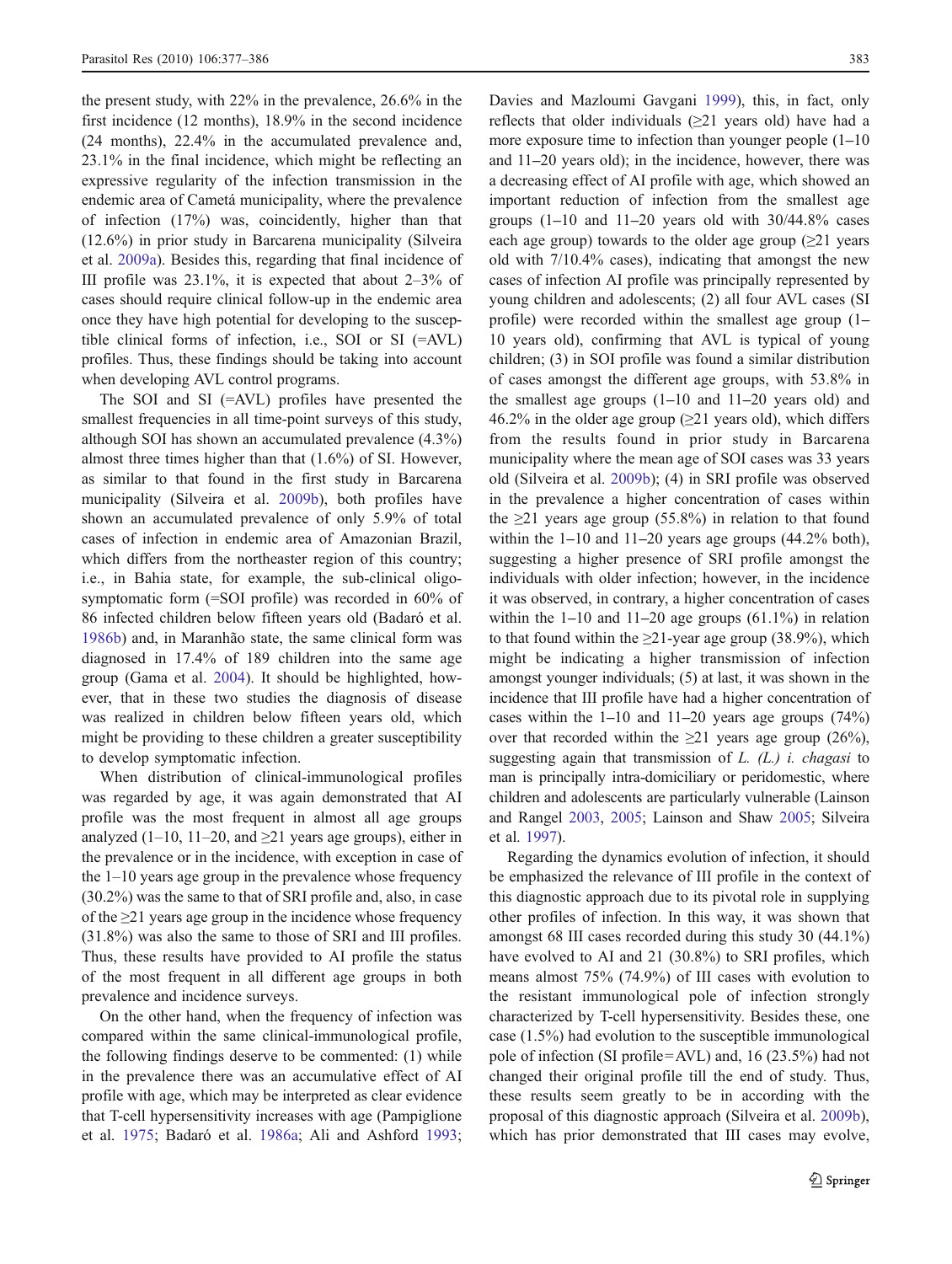depending on the genetic background of T-cell immune response (Blackwell et al. [2004;](#page-8-0) Jamieson et al. [2007\)](#page-8-0), to either the resistant, SRI and AI, or the susceptible profiles, SOI and SI (Fig. 2).

Regarding the above prediction, we have also considered priority the evolution of the susceptible immunological profiles SOI and SI (=AVL) which, although have been identified with the same immune response (LST− and IFAT  $+++/+++)$ , could be distinguished due, principally, to the fact that SOI cases had spontaneously developed to clinical cure in 10 (77%) amongst 13 cases recorded (eight have evolved to SRI and two to AI profiles; the last three have kept their original profile till the end of study), while typical AVL cases had required antimony therapy for developing to clinical cure (three cases have evolved to SRI, one to AI and, one had retained its original immune response but clinically asymptomatic). These observations are also in according with clinical evolution of SOI cases in Maranhão (Gama et al. [2004](#page-8-0)) and Ceará states (Holaday et al. [1993](#page-8-0)), where 33 cases in Maranhão and 12 in Ceará states have spontaneously healed. In addition, other study in Bahia state has demonstrated the capacity of SOI patients to product higher levels of IFN-γ in vitro culture of peripheral blood mononuclear cells (PBMC) than that of AVL (SI profile) patients (Bacellar et al. [1991\)](#page-8-0), which might help to better understand the pathogenesis of these symptomatic forms of human  $L$ .  $(L)$  *i. chagasi* infection.

Concerning the clinical-immunological profiles which have shown resistance against to infection, SRI and AI profiles, the impression left was that SRI seems to represent a development stage towards to AI profile once most SRI cases (77%) had negatively converted IFAT, assuming then the status of AI profile; this observation might help to explain the high frequency of AI profile which has been found in this and in prior study (Silveira et al. [2009b\)](#page-9-0). On the other hand, a few AI profile cases from the prevalence showed transitory IFAT-conversion, which was interpreted as a result of a short-lived antigenic impulse produced by an abortive re-infection controlled by T-cell response. This possibility was based on the well-known ability of IL-10 to inhibit the production of INF- $\gamma$  and macrophage activation, leading the infection towards to the Th2-type immune response (Bacellar et al. [2000;](#page-8-0) Blackwell et al. [2004\)](#page-8-0). This might help to explain the low, transitory IFAT response found in a few AI cases. However, the clinical-immunological status of the great majority of AI cases remained unaltered, suggesting that AI profile is the end of line of infection (Fig. 2).

At last, the dynamics evolution of infection showed that only AI profile was benefited with this process, increasing its frequency from 51.6% in the accumulated prevalence to 78.3% in the final evolution of infection, whereas other profiles have had significant loss with this evolution process, such as:  $SI$  (=AVL) from 1.6% to 0.3%, SOI from

weak reaction (5–8 mm). LST– negative reaction. AI asymptomatic



Fig. 2 Dynamics evolution of clinical-immunological profiles of human Leishmania (L.) infantum chagasi-infection in Amazonian Brazil. IFAT indirect fluorescent antibody test (IgG). IFAT++++ 5,120–10,240 (IgG).  $IFAT++$  1,280–2,560 (IgG).  $IFAT++$  320–640 (IgG). IFAT+ <sup>80</sup>–160 (IgG). IFAT– negative reaction. LST leishmanin skin test.  $LST$ ++++ exacerbate reaction ( $\geq 16$  mm).  $LST$ +++ strong

infection. SI symptomatic infection  $(=\!AWL)$ . SOI sub-clinical oligosymptomatic infection. SRI sub-clinical resistant infection. III indeterminate initial infection. AP accumulated prevalence. FE final evolution of infection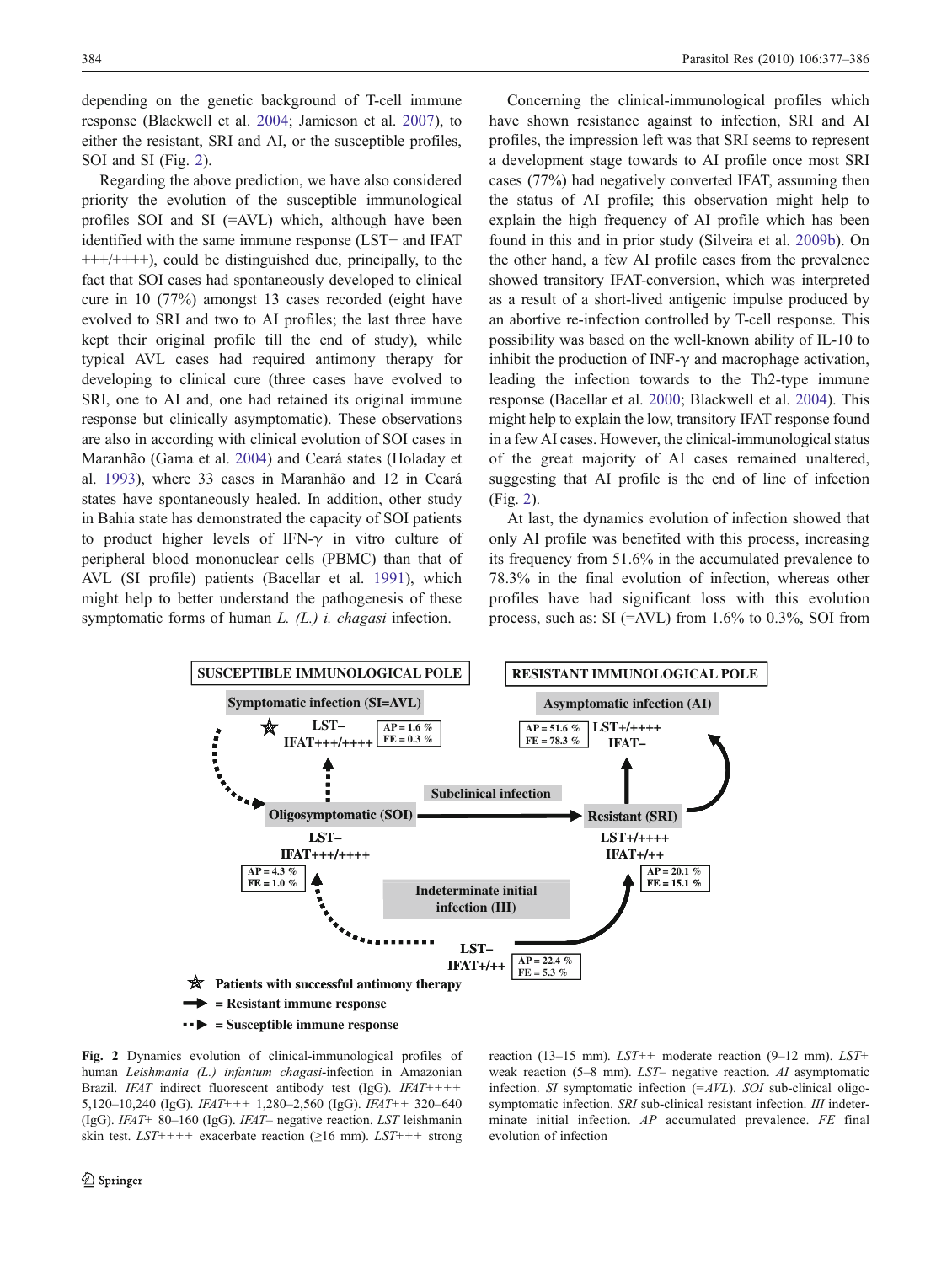<span id="page-8-0"></span>4.3% to 1.0%, SRI from 20.1% to 15.1%, and principally, III profile from 22.4% to 5.3%. Thus, it seems undoubted the relevance of these new clinical-immunological profiles (SRI and III) in promoting the evolution of infection, principally III which might help to prevent the high morbidity of severe AVL cases in endemic area.

Acknowledgements We are grateful for the research technician team of the leishmaniasis laboratory of Evandro Chagas Institute (Health Ministry, Brazil).

Founding This research was supported by Evandro Chagas Institute (Health Ministry, Brazil); Tropical Medicine Institute (Federal University of Pará state, Brazil); Wellcome Trust (London); Laboratório de Investigação Médica (LIM)-50 (Hospital de Clínicas (HC)-Faculdade de Medicina (FM)-Universidade de São Paulo (USP, Brazil), and Fundação de Amparo à Pesquisa do estado de São Paulo (FAPESP: 06/56319-1, Brazil).

Ethical approval This study was approved by the Ethics Committee in human research of Evandro Chagas Institute (Health Ministry, Brazil), protocol number 16/2003, and the Ethics Committee of research programs, Medicine School of São Paulo University, São Paulo state, Brazil, protocol number 0255/07.

Conflicts of interest statement The authors have no conflicts of interest concerning the work reported in this paper.

#### References

- Ali A, Ashford RW (1993) Visceral leishmaniasis in Ethiopia. I. Cross-sectional leishmanin skin test in an endemic locality. Ann Trop Med Parasitol 87:157–161
- Awasthi A, Mathur RK, Saha B (2004) Immune response to Leishmania infection. Indian J Med Res 119:238–<sup>258</sup>
- Ayres M, Ayres M Jr, Ayres D, Santos AS (2004) Bioestat 4.0: Aplicações estatísticas nas áreas das Ciências Biológicas e Médicas. Sociedade Civil Mamirauá-Brasília CNPq. Belém, Pará, Brasil
- Bacellar O, Barral-Neto M, Badaró R, Carvalho EM (1991) Gamma interferon production by lymphocytes from children infected with L. chagasi. Braz J Med Biol Res 24:791–<sup>795</sup>
- Bacellar O, D'Oliveira A Jr, Jerônimo S, Carvalho EM (2000) IL-10 and IL-12 are the main regulatory cytokines in visceral leishmaniasis. Cytokine 12:1228–1231
- Badaró R, Jones TC, Lorenço R, Cerf BJ, Sampaio D, Carvalho EM, Rocha H, Teixeira R, Johnson WD Jr (1986a) A prospective study of visceral leishmaniasis in an endemic area of Brazil. J Infect Dis 154:639–649
- Badaró R, Jones TC, Carvalho EM, Sampaio D, Reed SG, Barral A, Teixeira R, Johnson WD Jr (1986b) New perspectives on a subclinical form of visceral leishmaniasis. J Infect Dis 154:1003– 1012
- Blackwell JM, Mohamed HS, Ibrahim ME (2004) Genetics and visceral leishmaniasis in the Sudan: seeking a link. Trend Parasitol 6:268–274
- Brasil (2003) Ministério da Saúde. Secretaria de Vigilância em Saúde. Departamento de Vigilância Epidemiológica. Manual de Vigilância e Controle da Leishmaniose Visceral. Brasília-DF, Ministério da Saúde, pp 1–120
- Costa SR, D'Oliveira A Jr, Bacellar O, Carvalho EM (1999) T cell response of asymptomatic Leishmania chagasi infected subjects to recombinant leishmania antigens. Mem Inst Oswaldo Cruz 94:367–370
- Crescente JAB, Silveira FT, Lainson R, Gomes CMC, Laurenti MD, Corbett CEP (2009) A cross-sectional study on the clinical and immunological spectrum of human Leishmania (L.) infantum chagasi infection in the Brazilian Amazon region. Trans Roy Soc Trop Med Hyg. doi:[10.1016/j.trstmh.2009.06.010](http://dx.doi.org/10.1016/j.trstmh.2009.06.010)
- Davies CR, Mazloumi Gavgani AS (1999) Age, acquired immunity and the risk of visceral leishmaniasis: a prospective study in Iran. Parasitol 119:247–257
- Gama MEA, Costa JML, Gomes CMC, Corbett CEP (2004) Subclinical form of the American visceral leishmaniasis. Mem Inst Oswaldo Cruz 99:889–893
- Holaday BJ, Pompeu MM, Evans T, Braga DN, Texeira MJ, Sousa AQ, Sadick MD, Vasconcelos AW, Abrams JS, Pearson RD (1993) Correlates of Leishmania-specific immunity in the clinical spectrum of infection with Leishmania chagasi. J Infect Dis 167:411– 417
- Instituto Brasileiro de Geografia e Estatística (2004) Contagem nacional de populações. Superintendência de estudos geográficos e sócio-econômicos. Rio de Janeiro, RJ, Brasil
- Jamieson SE, Miller EM, Peacock CS, Fakiola M, Wilson ME, Bales-Holst A, Shaw MA, Silveira F, Shaw JJ, Jerônimo SM, Blackwell JM (2007) Geome-wide scan for visceral leishmaniasis susceptibility genes in Brazil. Genes Immun 8:84–90
- Jeronimo SMB, Teixeira MV, de Queiroz Sousa A, Thielking P, Pearson RD, Evans TG (2000) Natural history of Leishmania (Leishmania) chagasi infection in Northeastern Brazil: Longterm follow-up. Clin Infec Dis 30:608–609
- Jeronimo SMB, Holst AK, Jamieson SE, Francis R, Bezerra FL, Ettinger NA, Nascimento ET, Monteiro GR, Lacerda HG, Miller EN, Cordell HJ, Duggal P, Beaty TH, Blackwell JM, Wilson ME (2007) Genes at human chromosome 5q31.1 regulate delayedtype hypersensitivity responses associated with Leishmania chagasi infection. Genes Immun 8:539–<sup>551</sup>
- Lainson R, Rangel EF (2003) Ecologia das leishmanioses: Lutzomyia longipalpis e a eco-epidemiologia da leishmaniose visceral americana (LVA) no Brasil. In: Rangel EF, Lainson R (eds) Flebotomíneos no Brasil. Fiocruz, Rio de Janeiro, pp 311–336
- Lainson R, Rangel EF (2005) Lutzomyia longipalpis and the ecoepidemiology of American visceral leishmaniasis, with particular reference to Brazil—a review. Mem Inst Oswaldo Cruz 100:811– 827
- Lainson R, Shaw JJ (2005) Leishmaniasis in the New World. In: Collier L, Balows A, Sussman M (eds) Topley & Wilson's microbiology and microbial infections, vol 5, Parasitology, 10th edn. Arnold, London, pp 313–349
- Lima LVR, de Souza AAA, Jennings YL, Corrêa Z, de Jesus R, Everdosa D, Ayres M, Silveira FT (2003) Comparison of the reactivity between antigens of Leishmania (L.) chagasi, L. (L.) amazonensis <sup>e</sup> Leishmania sp. (Bio-Manguinhos) in the sero-diagnosis of visceral leishmaniasis by the indirect fluorescent antibody test (IFAT). Rev Inst Med Trop São Paulo 45(Supl 13):147
- Pampiglione S, Manson-Bahr PEC, La Placa M, Borgatti MA, Musumeci S (1975) Studies in Mediterranean leishmaniasis: 3. The leishmanin in skin test kala-azar. Trans Roy Soc Trop Med Hyg 69:60–68
- Pearson RD, Souza AQ (1996) Clinical spectrum of leishmaniasis. Clin Inf Dis 22:1–13
- Silveira FT, Lainson R, Shaw JJ, de Souza AA, Ishikawa EAI, Braga RR (1991) Cutaneous leishmaniasis due to Leishmania (Leishmania) amazonensis in Amazonian Brazil, and the significance of a negative Montenegro skin-test in human infections. Trans R Soc Trop Med Hyg 85:735–738